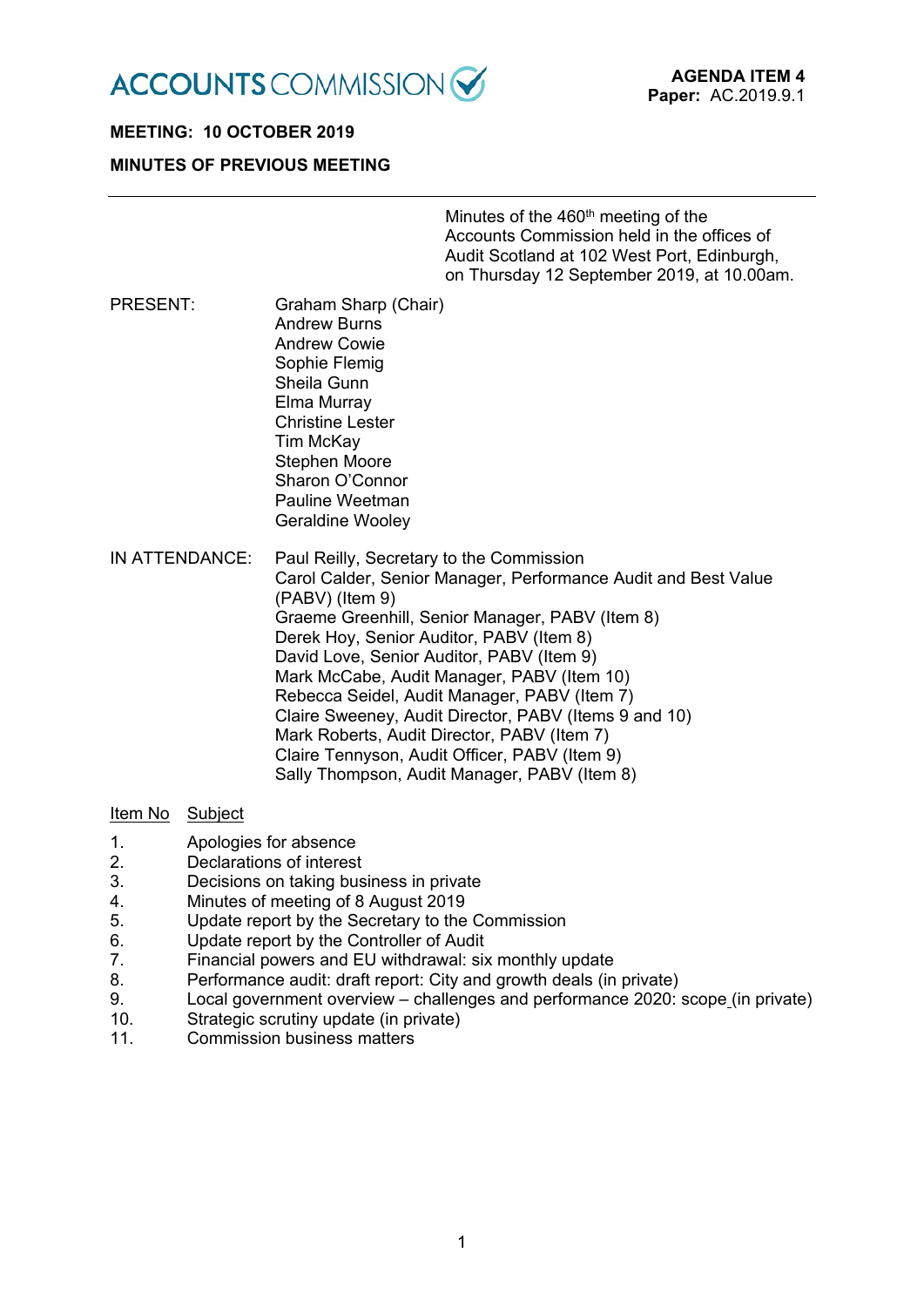# 1. Apologies for absence

It was noted that there were no apologies for absence.

## 2. Declarations of interest

The following declarations of interest were made:

- Andrew Burns, in item 8, as a former Leader of City of Edinburgh Council.
- Elma Murray, in item 8, as a former Chief Executive of North Ayrshire Council.
- Geraldine Wooley, in item 7, since a close relative is a member of the UK Parliament's Scottish Affairs Committee.

## 3. Decisions on taking business in private

It was agreed that items 8 to 11 be considered in private because:

- Item 8 proposes a draft performance audit report which the Commission is to consider in private before publishing.
- Item 9 requires the Commission to discuss the scope of an overview report which may require consideration of confidential policy matters in advance of audit work and subsequent publication.
- Item 10 requires the Commission to discuss confidential policy matters.
- Item 11 may be required if there are any confidential matters that require to be discussed outwith the public domain. The Chair will inform the meeting in public at the start of the meeting if this item is required and what it covers.

No business was notified by members for item 11 and thus the Chair advised that the item would not require discussion.

#### 4. Minutes of meeting of 8 August 2019

The minutes of the meeting of 8 August 2019 were approved as a correct record, subject to revising Geraldine Wooley's declaration of interest to apply to item 12.

Arising therefrom, the Commission noted advice from the Secretary in relation to item 8 that members' interest in acting as mentors for the members of the Inform 100 youth panel was still welcome. In response, Andrew Burns, Sophie Flemig, Sheila Gunn, Elma Murray, Geraldine Wooley all confirmed their interest.

#### *Action: Secretary and Director of PABV*

## 5. Update report by the Secretary to the Commission

The Commission considered a report by the Secretary providing an update on significant recent activity relating to local government and issues of relevance or interest across the wider public sector.

During discussion, the Commission:

• In relation to paragraph 11, agreed to the suggestion from Andrew Cowie that the Commission consider its risk response in relation to drug and alcohol policy when it considers a paper in this regard at its meeting in November.

*Action: Director of PABV and Secretary*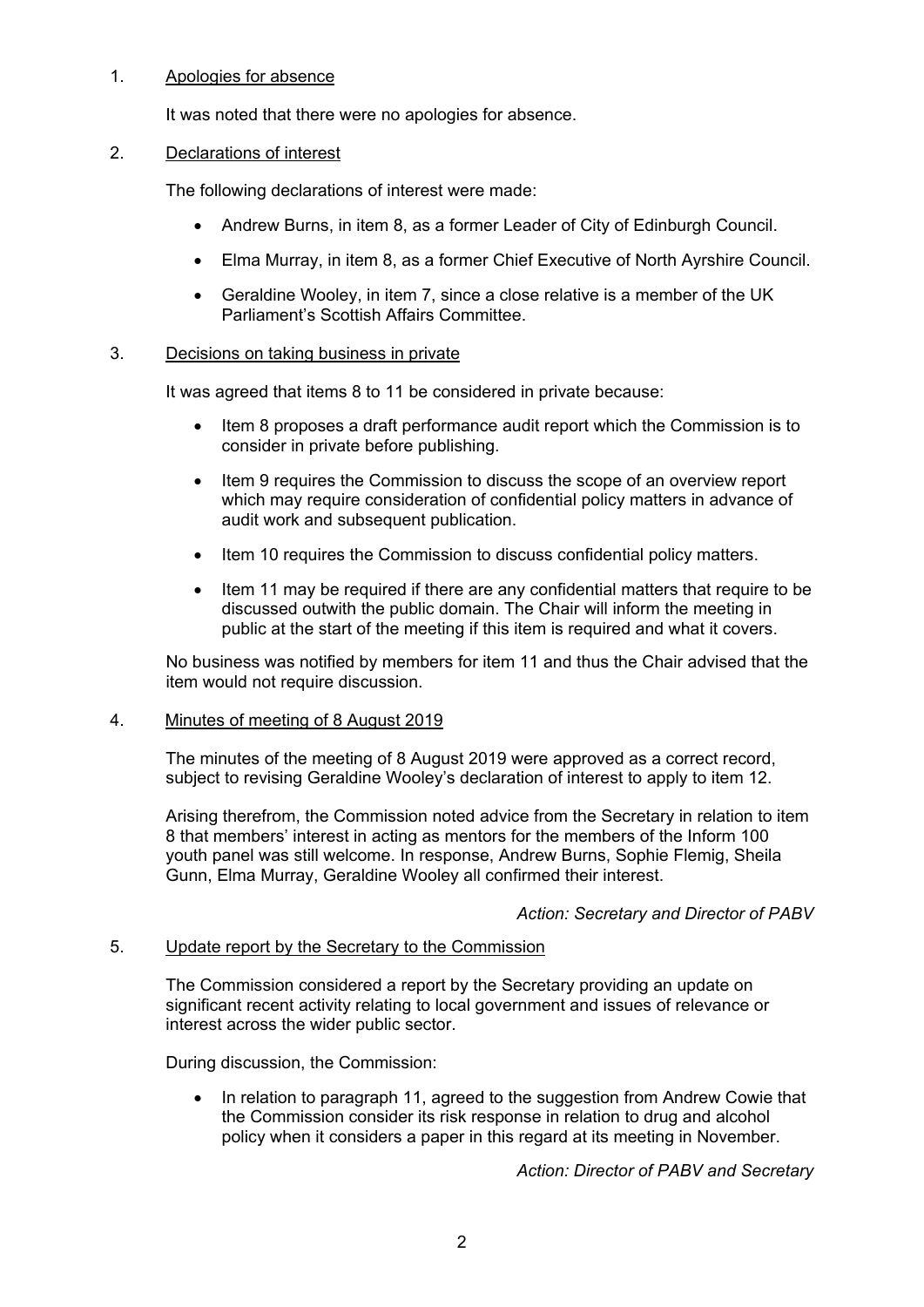- Further in this regard, noted advice from Graham Sharp that the Strategic Scrutiny Group would also be giving consideration to this policy area in terms of possible work collaboration.
- In relation to paragraph 43, noted advice from the Secretary, in response to a query from Stephen Moore, that the Commission can consider how inequalities features in its work programme when it considers the paper on risk response at its meeting in November.

Following discussion, the Commission agreed to note the report.

# 6. Update report by the Controller of Audit

The Commission noted a verbal update from the Secretary on the Controller of Audit's recent activity.

# 7. Financial powers and EU withdrawal: six monthly update

The Commission considered a report by the Director of PABV providing an update on key developments surrounding financial devolution and constitutional change.

During discussion the Commission agreed:

• In relation to a query from Sheila Gunn, that the Director provide graphicsbased summaries of Scottish Fiscal Commission forecasts that are available.

*Action: Audit Director*

- In relation to a query from Graham Sharp, to note its continuing interest in the length and detail of any Scottish local government budget settlement.
- In relation to a query from Sheila Gunn on the accounting implications of delayed housing benefit payments, to note advice from the Audit Director that he would liaise in this regard with the team leading the Commission's housing benefit performance audit work.

*Action: Audit Director*

Following discussion the Commission noted the report.

# 8. Performance audit: draft report: City and growth deals [in private]

The Commission considered a report by the Director of PABV seeking approval of the draft performance audit report *City and growth deals*, and of proposed arrangements for publication and promotion of the report.

Following discussion, the Commission agreed:

- To approve the draft report, subject to the audit team considering in conjunction with the sponsors of the report, Andrew Burns and Pauline Weetman, points raised in discussion.
- To approve the publication and promotion arrangements for the report.

*Actions: Director of PABV and Secretary*

9. Local government overview – challenges and performance 2020: scope [in private]

The Commission considered a report by the Director of PABV proposing the scope to be covered by the *Local government overview - challenges and performance 2020* report.

Following discussion, the Commission agreed to: